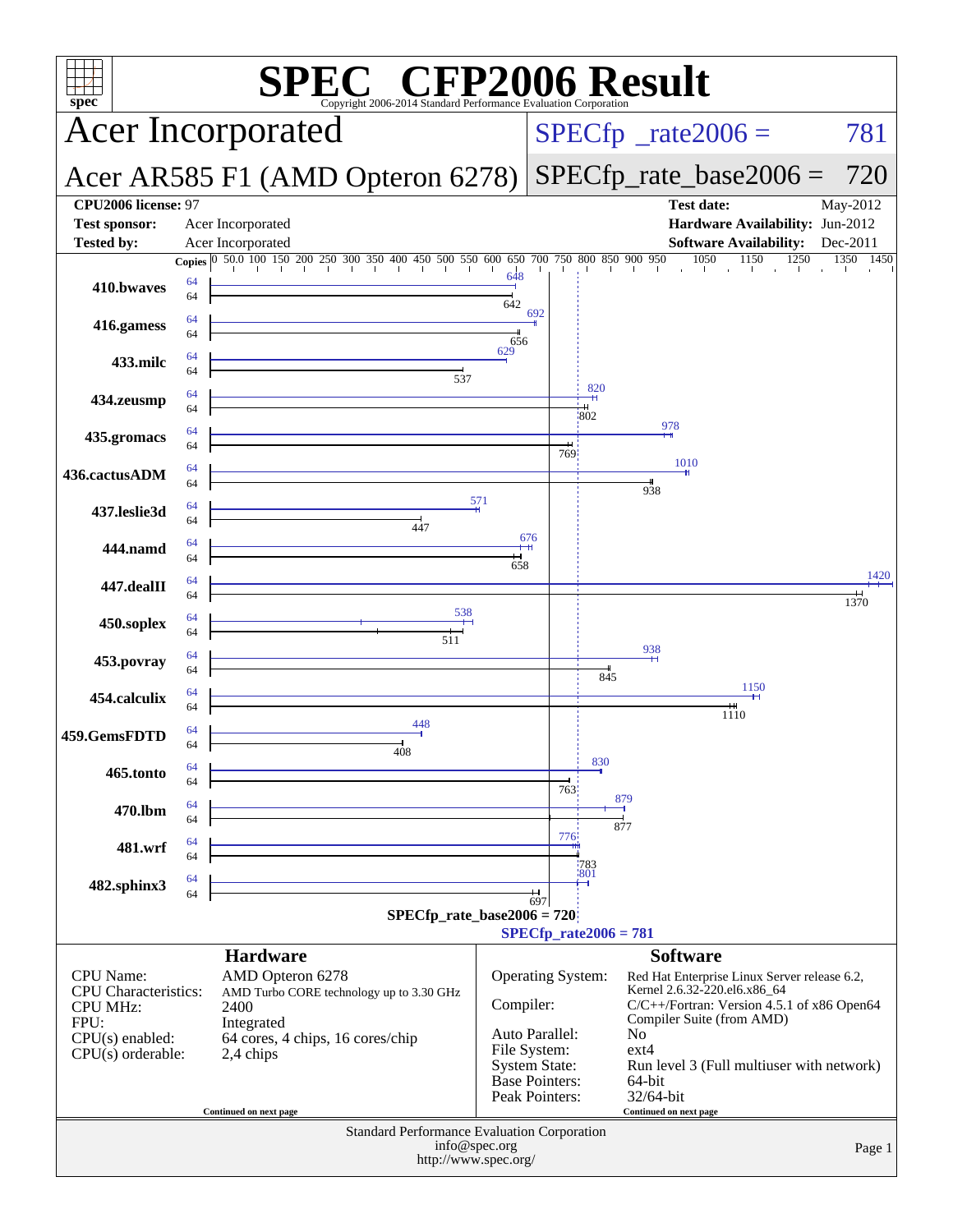| <b>SPEC CFP2006 Result</b><br>$spec^*$                                                                   |                                                                                                                            |                        |              |                         |              |                        |              |                            |                        |                     |                        |                     |                        |                     |
|----------------------------------------------------------------------------------------------------------|----------------------------------------------------------------------------------------------------------------------------|------------------------|--------------|-------------------------|--------------|------------------------|--------------|----------------------------|------------------------|---------------------|------------------------|---------------------|------------------------|---------------------|
| <b>Acer Incorporated</b>                                                                                 |                                                                                                                            |                        |              |                         |              |                        |              |                            | $SPECfp\_rate2006 =$   |                     |                        |                     |                        | 781                 |
| Acer AR585 F1 (AMD Opteron 6278)                                                                         |                                                                                                                            |                        |              |                         |              |                        |              | $SPECfp\_rate\_base2006 =$ |                        |                     |                        |                     | 720                    |                     |
| CPU2006 license: 97<br><b>Test date:</b><br>May-2012                                                     |                                                                                                                            |                        |              |                         |              |                        |              |                            |                        |                     |                        |                     |                        |                     |
| Acer Incorporated<br>Hardware Availability: Jun-2012<br><b>Test sponsor:</b>                             |                                                                                                                            |                        |              |                         |              |                        |              |                            |                        |                     |                        |                     |                        |                     |
| <b>Software Availability:</b><br><b>Tested by:</b><br>Acer Incorporated<br>Dec-2011                      |                                                                                                                            |                        |              |                         |              |                        |              |                            |                        |                     |                        |                     |                        |                     |
| Primary Cache:<br>512 KB I on chip per chip,<br>64 KB I shared $\sqrt{2}$ cores;                         |                                                                                                                            |                        |              | Other Software:<br>None |              |                        |              |                            |                        |                     |                        |                     |                        |                     |
|                                                                                                          | 16 KB D on chip per core                                                                                                   |                        |              |                         |              |                        |              |                            |                        |                     |                        |                     |                        |                     |
| L3 Cache:                                                                                                | Secondary Cache:<br>16 MB I+D on chip per chip, 2 MB shared / 2 cores<br>16 MB I+D on chip per chip, 8 MB shared / 8 cores |                        |              |                         |              |                        |              |                            |                        |                     |                        |                     |                        |                     |
| Other Cache:<br>None                                                                                     |                                                                                                                            |                        |              |                         |              |                        |              |                            |                        |                     |                        |                     |                        |                     |
| Memory:<br>256 GB (32 x 8 GB 2Rx4 PC3-12800R-11, ECC)<br>Disk Subsystem:<br>1 x 500 GB SATA, 7200 RPM    |                                                                                                                            |                        |              |                         |              |                        |              |                            |                        |                     |                        |                     |                        |                     |
| Other Hardware:<br>None                                                                                  |                                                                                                                            |                        |              |                         |              |                        |              |                            |                        |                     |                        |                     |                        |                     |
|                                                                                                          |                                                                                                                            |                        |              |                         |              |                        |              |                            |                        |                     |                        |                     |                        |                     |
| <b>Results Table</b>                                                                                     |                                                                                                                            |                        |              |                         |              |                        |              |                            |                        |                     |                        |                     |                        |                     |
|                                                                                                          |                                                                                                                            |                        |              | <b>Base</b>             |              |                        |              |                            |                        |                     | <b>Peak</b>            |                     |                        |                     |
| <b>Benchmark</b><br>410.bwayes                                                                           | <b>Copies</b><br>64                                                                                                        | <b>Seconds</b><br>1356 | Ratio<br>642 | <b>Seconds</b><br>1357  | Ratio<br>641 | <b>Seconds</b><br>1355 | Ratio<br>642 | <b>Copies</b><br>64        | <b>Seconds</b><br>1341 | <b>Ratio</b><br>648 | <b>Seconds</b><br>1343 | <b>Ratio</b><br>648 | <b>Seconds</b><br>1342 | <b>Ratio</b><br>648 |
| 416.gamess                                                                                               | 64                                                                                                                         | 1910                   | 656          | 1916                    | 654          | 1909                   | 656          | 64                         | <b>1811</b>            | 692                 | 1819                   | 689                 | 1810                   | 692                 |
| 433.milc                                                                                                 | 64                                                                                                                         | 1095                   | 537          | 1097                    | 536          | 1094                   | 537          | 64                         | 935                    | 629                 | 934                    | 629                 | 935                    | 628                 |
| 434.zeusmp                                                                                               | 64                                                                                                                         | 727                    | 802          | 726                     | 802          | 733                    | 794          | 64                         | 716                    | 813                 | 710                    | 821                 | 710                    | 820                 |
| 435.gromacs                                                                                              | 64                                                                                                                         | 601                    | 760          | 594                     | 769          | 595                    | 769          | 64                         | 474                    | 964                 | 466                    | 982                 | 467                    | 978                 |
| 436.cactusADM                                                                                            | 64                                                                                                                         | 815                    | 938          | 814                     | 939          | 819                    | 934          | 64                         | 758                    | 1010                | 756                    | <b>1010</b>         | 753                    | 1020                |
| 437.leslie3d                                                                                             | 64                                                                                                                         | 1347                   | 447          | 1346                    | 447          | 1345                   | 447          | 64                         | 1066                   | 564                 | 1052                   | 572                 | 1053                   | 571                 |
| 444.namd                                                                                                 | 64                                                                                                                         | 797                    | 644          | 778                     | 660          | 780                    | 658          | 64                         | 779                    | 659                 | 759                    | 676                 | 752                    | 683                 |
| 447.dealII                                                                                               | 64                                                                                                                         | 533                    | 1370         | 529                     | 1380         | 534                    | 1370         | 64                         | 516                    | 1420                | 523                    | 1400                | 505                    | 1450                |
| $450$ .soplex                                                                                            | 64                                                                                                                         | 1502                   | 355          | 1044                    | 511          | 996                    | 536          | 64                         | 1667                   | 320                 | 992                    | 538                 | 958                    | 557                 |
| $453$ . povray                                                                                           | 64                                                                                                                         | 403                    | 844          | 402                     | 848          | 403                    | 845          | 64                         | 363                    | 938                 | 359                    | 950                 | 363                    | 938                 |
| 454.calculix                                                                                             | 64                                                                                                                         | 475                    | 1110         | 473                     | 1120         | 478                    | 1100         | 64                         | 458                    | 1150                | 457                    | 1150                | 453                    | 1170                |
| 459.GemsFDTD                                                                                             | 64                                                                                                                         | 1663                   | <b>408</b>   | 1662                    | 409          | 1667                   | 407          | 64                         | 1516                   | 448                 | 1514                   | 448                 | 1513                   | 449                 |
| $465$ .tonto                                                                                             | 64                                                                                                                         | 827                    | 762          | 825                     | 763          | 825                    | 764          | 64                         | 757                    | 832                 | 760                    | 828                 | 759                    | 830                 |
| 470.1bm                                                                                                  | 64                                                                                                                         | 1002                   | 877          | 1218                    | 722          | 1003                   | 877          | 64                         | <b>1001</b>            | 879                 | 1048                   | 839                 | 999                    | 880                 |
| 481.wrf                                                                                                  | 64                                                                                                                         | 919                    | 778          | 913                     | 783          | 914                    | 783          | 64                         | 929                    | 770                 | 913                    | 783                 | 921                    | 776                 |
| 482.sphinx3                                                                                              | 64                                                                                                                         | 1819                   | 686          | 1790                    | 697          | 1783                   | 700l         | 64                         | 1601                   | 779                 | 1553                   | 803                 | 1556                   | <b>801</b>          |
| Results appear in the order in which they were run. Bold underlined text indicates a median measurement. |                                                                                                                            |                        |              |                         |              |                        |              |                            |                        |                     |                        |                     |                        |                     |

#### **[Submit Notes](http://www.spec.org/auto/cpu2006/Docs/result-fields.html#SubmitNotes)**

The config file option 'submit' was used. 'numactl' was used to bind copies to the cores. See the configuration file for details. Please DO NOT publish the result before AMD announce the processor Please DO NOT publish the result before AMD announce the processor

> Standard Performance Evaluation Corporation [info@spec.org](mailto:info@spec.org) <http://www.spec.org/>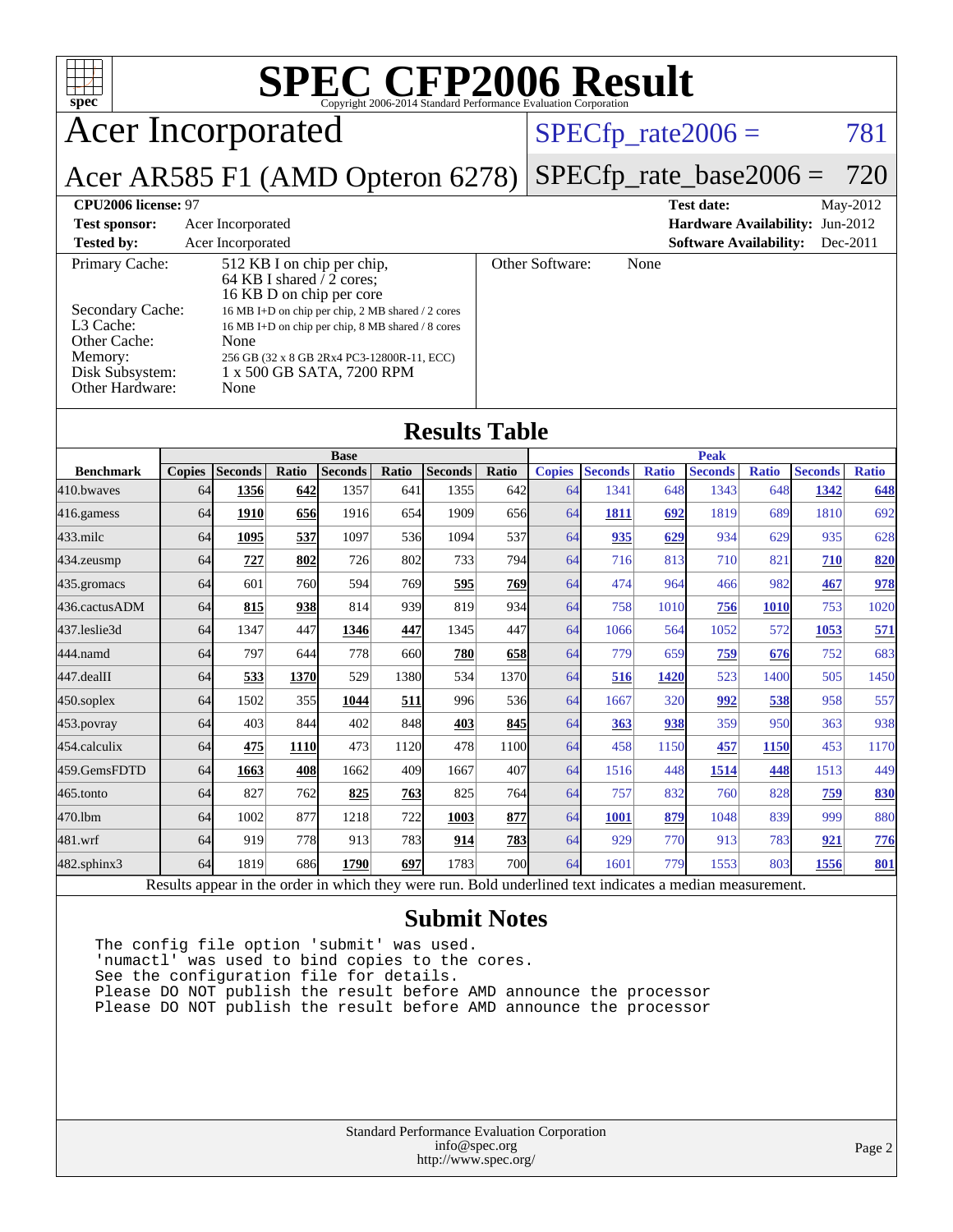

# **[SPEC CFP2006 Result](http://www.spec.org/auto/cpu2006/Docs/result-fields.html#SPECCFP2006Result)**

Acer Incorporated

 $SPECTp_rate2006 = 781$ 

Acer AR585 F1 (AMD Opteron 6278) [SPECfp\\_rate\\_base2006 =](http://www.spec.org/auto/cpu2006/Docs/result-fields.html#SPECfpratebase2006) 720

**[Test sponsor:](http://www.spec.org/auto/cpu2006/Docs/result-fields.html#Testsponsor)** Acer Incorporated **[Hardware Availability:](http://www.spec.org/auto/cpu2006/Docs/result-fields.html#HardwareAvailability)** Jun-2012

**[CPU2006 license:](http://www.spec.org/auto/cpu2006/Docs/result-fields.html#CPU2006license)** 97 **[Test date:](http://www.spec.org/auto/cpu2006/Docs/result-fields.html#Testdate)** May-2012 **[Tested by:](http://www.spec.org/auto/cpu2006/Docs/result-fields.html#Testedby)** Acer Incorporated **[Software Availability:](http://www.spec.org/auto/cpu2006/Docs/result-fields.html#SoftwareAvailability)** Dec-2011

#### **[Operating System Notes](http://www.spec.org/auto/cpu2006/Docs/result-fields.html#OperatingSystemNotes)**

'ulimit -s unlimited' was used to set environment stack size 'ulimit -l 2097152' was used to set environment locked pages in memory limit

Set transparent\_hugepage=never as a boot parameter in /boot/grub/menu.lst

Set vm/nr\_hugepages=57344 in /etc/sysctl.conf mount -t hugetlbfs nodev /mnt/hugepages

#### **[Platform Notes](http://www.spec.org/auto/cpu2006/Docs/result-fields.html#PlatformNotes)**

 BIOS Settings: PowerNow = Disabled Fan Speed Control Modes = Full Speed

#### **[General Notes](http://www.spec.org/auto/cpu2006/Docs/result-fields.html#GeneralNotes)**

Environment variables set by runspec before the start of the run: HUGETLB\_LIMIT = "896" LD\_LIBRARY\_PATH = "/usr/cpu2006/amd1104-rate-libs-revC/32:/usr/cpu2006/amd1104-rate-libs-revC/64"

The x86 Open64 Compiler Suite is only available from (and supported by) AMD at <http://developer.amd.com/cpu/open64>

Binaries were compiled on a system with 2x AMD Opteron 6274 chips + 64GB Memory using RHEL 6.1

## **[Base Compiler Invocation](http://www.spec.org/auto/cpu2006/Docs/result-fields.html#BaseCompilerInvocation)**

[C benchmarks](http://www.spec.org/auto/cpu2006/Docs/result-fields.html#Cbenchmarks): [opencc](http://www.spec.org/cpu2006/results/res2012q3/cpu2006-20120517-21797.flags.html#user_CCbase_Fopencc)

[C++ benchmarks:](http://www.spec.org/auto/cpu2006/Docs/result-fields.html#CXXbenchmarks) [openCC](http://www.spec.org/cpu2006/results/res2012q3/cpu2006-20120517-21797.flags.html#user_CXXbase_FopenCC)

[Fortran benchmarks](http://www.spec.org/auto/cpu2006/Docs/result-fields.html#Fortranbenchmarks): [openf95](http://www.spec.org/cpu2006/results/res2012q3/cpu2006-20120517-21797.flags.html#user_FCbase_Fopenf95)

[Benchmarks using both Fortran and C](http://www.spec.org/auto/cpu2006/Docs/result-fields.html#BenchmarksusingbothFortranandC): [opencc](http://www.spec.org/cpu2006/results/res2012q3/cpu2006-20120517-21797.flags.html#user_CC_FCbase_Fopencc) [openf95](http://www.spec.org/cpu2006/results/res2012q3/cpu2006-20120517-21797.flags.html#user_CC_FCbase_Fopenf95)

## **[Base Portability Flags](http://www.spec.org/auto/cpu2006/Docs/result-fields.html#BasePortabilityFlags)**

 410.bwaves: [-DSPEC\\_CPU\\_LP64](http://www.spec.org/cpu2006/results/res2012q3/cpu2006-20120517-21797.flags.html#suite_basePORTABILITY410_bwaves_DSPEC_CPU_LP64) 416.gamess: [-DSPEC\\_CPU\\_LP64](http://www.spec.org/cpu2006/results/res2012q3/cpu2006-20120517-21797.flags.html#suite_basePORTABILITY416_gamess_DSPEC_CPU_LP64) 433.milc: [-DSPEC\\_CPU\\_LP64](http://www.spec.org/cpu2006/results/res2012q3/cpu2006-20120517-21797.flags.html#suite_basePORTABILITY433_milc_DSPEC_CPU_LP64) 434.zeusmp: [-DSPEC\\_CPU\\_LP64](http://www.spec.org/cpu2006/results/res2012q3/cpu2006-20120517-21797.flags.html#suite_basePORTABILITY434_zeusmp_DSPEC_CPU_LP64)

Continued on next page

Standard Performance Evaluation Corporation [info@spec.org](mailto:info@spec.org) <http://www.spec.org/>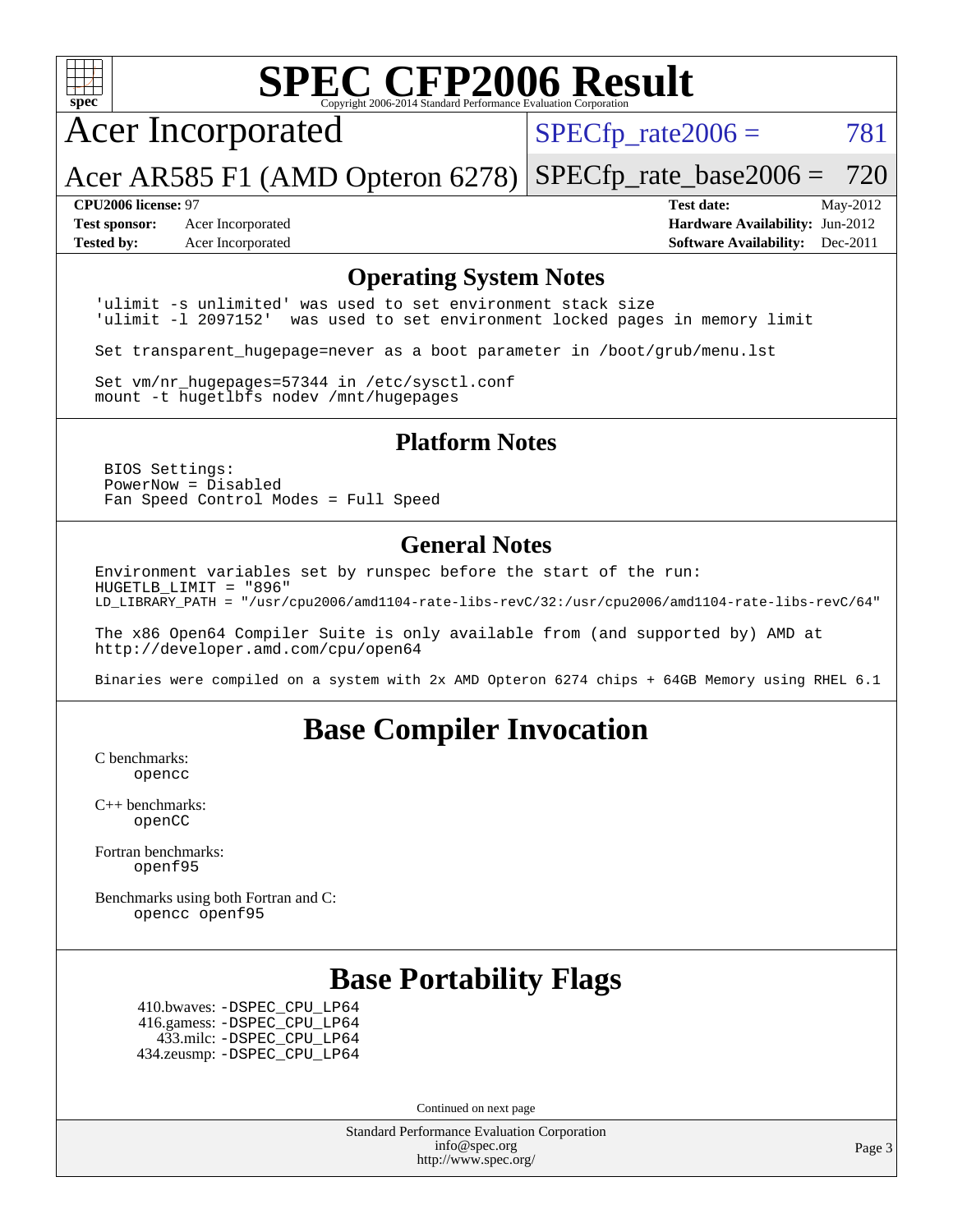

# **[SPEC CFP2006 Result](http://www.spec.org/auto/cpu2006/Docs/result-fields.html#SPECCFP2006Result)**

Acer Incorporated

 $SPECTp_rate2006 = 781$ 

Acer AR585 F1 (AMD Opteron 6278) [SPECfp\\_rate\\_base2006 =](http://www.spec.org/auto/cpu2006/Docs/result-fields.html#SPECfpratebase2006) 720

**[CPU2006 license:](http://www.spec.org/auto/cpu2006/Docs/result-fields.html#CPU2006license)** 97 **[Test date:](http://www.spec.org/auto/cpu2006/Docs/result-fields.html#Testdate)** May-2012 **[Test sponsor:](http://www.spec.org/auto/cpu2006/Docs/result-fields.html#Testsponsor)** Acer Incorporated **[Hardware Availability:](http://www.spec.org/auto/cpu2006/Docs/result-fields.html#HardwareAvailability)** Jun-2012 **[Tested by:](http://www.spec.org/auto/cpu2006/Docs/result-fields.html#Testedby)** Acer Incorporated **[Software Availability:](http://www.spec.org/auto/cpu2006/Docs/result-fields.html#SoftwareAvailability)** Dec-2011

# **[Base Portability Flags \(Continued\)](http://www.spec.org/auto/cpu2006/Docs/result-fields.html#BasePortabilityFlags)**

| 435.gromacs: -DSPEC_CPU_LP64                                   |
|----------------------------------------------------------------|
| 436.cactusADM: -DSPEC CPU LP64 -fno-second-underscore          |
| 437.leslie3d: -DSPEC CPU LP64                                  |
| 444.namd: -DSPEC CPU LP64                                      |
| 447.dealII: -DSPEC CPU LP64                                    |
| 450.soplex: -DSPEC_CPU_LP64                                    |
| 453.povray: -DSPEC_CPU_LP64                                    |
| 454.calculix: -DSPEC CPU LP64                                  |
| 459. GemsFDTD: - DSPEC CPU LP64                                |
| 465.tonto: -DSPEC CPU LP64                                     |
| 470.1bm: - DSPEC CPU LP64                                      |
| 481.wrf: -DSPEC_CPU_LINUX -DSPEC_CPU_CASE_FLAG -DSPEC_CPU_LP64 |
| -fno-second-underscore                                         |
| 482.sphinx3: -DSPEC_CPU_LP64                                   |

# **[Base Optimization Flags](http://www.spec.org/auto/cpu2006/Docs/result-fields.html#BaseOptimizationFlags)**

[C benchmarks](http://www.spec.org/auto/cpu2006/Docs/result-fields.html#Cbenchmarks):

[-march=bdver1](http://www.spec.org/cpu2006/results/res2012q3/cpu2006-20120517-21797.flags.html#user_CCbase_F-march_fdb9f2653a6b3eaa60be4cf93a9ba5f3) [-Ofast](http://www.spec.org/cpu2006/results/res2012q3/cpu2006-20120517-21797.flags.html#user_CCbase_F-Ofast) [-OPT:malloc\\_alg=1](http://www.spec.org/cpu2006/results/res2012q3/cpu2006-20120517-21797.flags.html#user_CCbase_F-OPT:malloc_algorithm_58733815edefaa612c2ed769b716daa0) [-HP:bd=2m:heap=2m](http://www.spec.org/cpu2006/results/res2012q3/cpu2006-20120517-21797.flags.html#user_CCbase_F-HUGEPAGE_539c723a9f9bd1bd95cd839aeb740bae) [-IPA:plimit=8000](http://www.spec.org/cpu2006/results/res2012q3/cpu2006-20120517-21797.flags.html#user_CCbase_F-IPA:plimit_92cba83f3d47f09c7d5368fda93ddbd7) [-IPA:small\\_pu=100](http://www.spec.org/cpu2006/results/res2012q3/cpu2006-20120517-21797.flags.html#user_CCbase_F-IPA:small_pu_900a09767c6929d55c26ea3d32399996) [-mso](http://www.spec.org/cpu2006/results/res2012q3/cpu2006-20120517-21797.flags.html#user_CCbase_F-mso)

[C++ benchmarks:](http://www.spec.org/auto/cpu2006/Docs/result-fields.html#CXXbenchmarks)

[-march=bdver1](http://www.spec.org/cpu2006/results/res2012q3/cpu2006-20120517-21797.flags.html#user_CXXbase_F-march_fdb9f2653a6b3eaa60be4cf93a9ba5f3) [-Ofast](http://www.spec.org/cpu2006/results/res2012q3/cpu2006-20120517-21797.flags.html#user_CXXbase_F-Ofast) [-static](http://www.spec.org/cpu2006/results/res2012q3/cpu2006-20120517-21797.flags.html#user_CXXbase_F-static) [-CG:load\\_exe=0](http://www.spec.org/cpu2006/results/res2012q3/cpu2006-20120517-21797.flags.html#user_CXXbase_F-CG:load_exe_274d025dc8e91b4834366e9e44cd78e3) [-OPT:malloc\\_alg=1](http://www.spec.org/cpu2006/results/res2012q3/cpu2006-20120517-21797.flags.html#user_CXXbase_F-OPT:malloc_algorithm_58733815edefaa612c2ed769b716daa0) [-INLINE:aggressive=on](http://www.spec.org/cpu2006/results/res2012q3/cpu2006-20120517-21797.flags.html#user_CXXbase_F-INLINE:aggressive_e14807c0a1e56a6a83cb25ab07c7ae8a) [-HP:bd=2m:heap=2m](http://www.spec.org/cpu2006/results/res2012q3/cpu2006-20120517-21797.flags.html#user_CXXbase_F-HUGEPAGE_539c723a9f9bd1bd95cd839aeb740bae) [-D\\_\\_OPEN64\\_FAST\\_SET](http://www.spec.org/cpu2006/results/res2012q3/cpu2006-20120517-21797.flags.html#user_CXXbase_F-D__OPEN64_FAST_SET_294c6d8260f208640e5474aae24dc22e)

[Fortran benchmarks](http://www.spec.org/auto/cpu2006/Docs/result-fields.html#Fortranbenchmarks):

[-march=bdver1](http://www.spec.org/cpu2006/results/res2012q3/cpu2006-20120517-21797.flags.html#user_FCbase_F-march_fdb9f2653a6b3eaa60be4cf93a9ba5f3) [-Ofast](http://www.spec.org/cpu2006/results/res2012q3/cpu2006-20120517-21797.flags.html#user_FCbase_F-Ofast) [-LNO:blocking=off](http://www.spec.org/cpu2006/results/res2012q3/cpu2006-20120517-21797.flags.html#user_FCbase_F-LNO:blocking_806f5758a3ec85ed57cd5625787129f2) [-OPT:rsqrt=2](http://www.spec.org/cpu2006/results/res2012q3/cpu2006-20120517-21797.flags.html#user_FCbase_F-OPT:rsqrt_86267f9eadbaac77732db1e74eed7bf8) [-OPT:unroll\\_size=256](http://www.spec.org/cpu2006/results/res2012q3/cpu2006-20120517-21797.flags.html#user_FCbase_F-OPT:unroll_size_dfa492f42f50f580c3837c8b22d14f27) [-HP:bd=2m:heap=2m](http://www.spec.org/cpu2006/results/res2012q3/cpu2006-20120517-21797.flags.html#user_FCbase_F-HUGEPAGE_539c723a9f9bd1bd95cd839aeb740bae) [-mso](http://www.spec.org/cpu2006/results/res2012q3/cpu2006-20120517-21797.flags.html#user_FCbase_F-mso)

[Benchmarks using both Fortran and C](http://www.spec.org/auto/cpu2006/Docs/result-fields.html#BenchmarksusingbothFortranandC):

```
-march=bdver1 -Ofast -OPT:malloc_alg=1 -HP:bd=2m:heap=2m
-IPA:plimit=8000 -IPA:small_pu=100 -mso -LNO:blocking=off
-OPT:rsqrt=2 -OPT:unroll_size=256
```
## **[Peak Compiler Invocation](http://www.spec.org/auto/cpu2006/Docs/result-fields.html#PeakCompilerInvocation)**

[C benchmarks](http://www.spec.org/auto/cpu2006/Docs/result-fields.html#Cbenchmarks): [opencc](http://www.spec.org/cpu2006/results/res2012q3/cpu2006-20120517-21797.flags.html#user_CCpeak_Fopencc)

[C++ benchmarks:](http://www.spec.org/auto/cpu2006/Docs/result-fields.html#CXXbenchmarks) [openCC](http://www.spec.org/cpu2006/results/res2012q3/cpu2006-20120517-21797.flags.html#user_CXXpeak_FopenCC)

[Fortran benchmarks](http://www.spec.org/auto/cpu2006/Docs/result-fields.html#Fortranbenchmarks): [openf95](http://www.spec.org/cpu2006/results/res2012q3/cpu2006-20120517-21797.flags.html#user_FCpeak_Fopenf95)

Continued on next page

Standard Performance Evaluation Corporation [info@spec.org](mailto:info@spec.org) <http://www.spec.org/>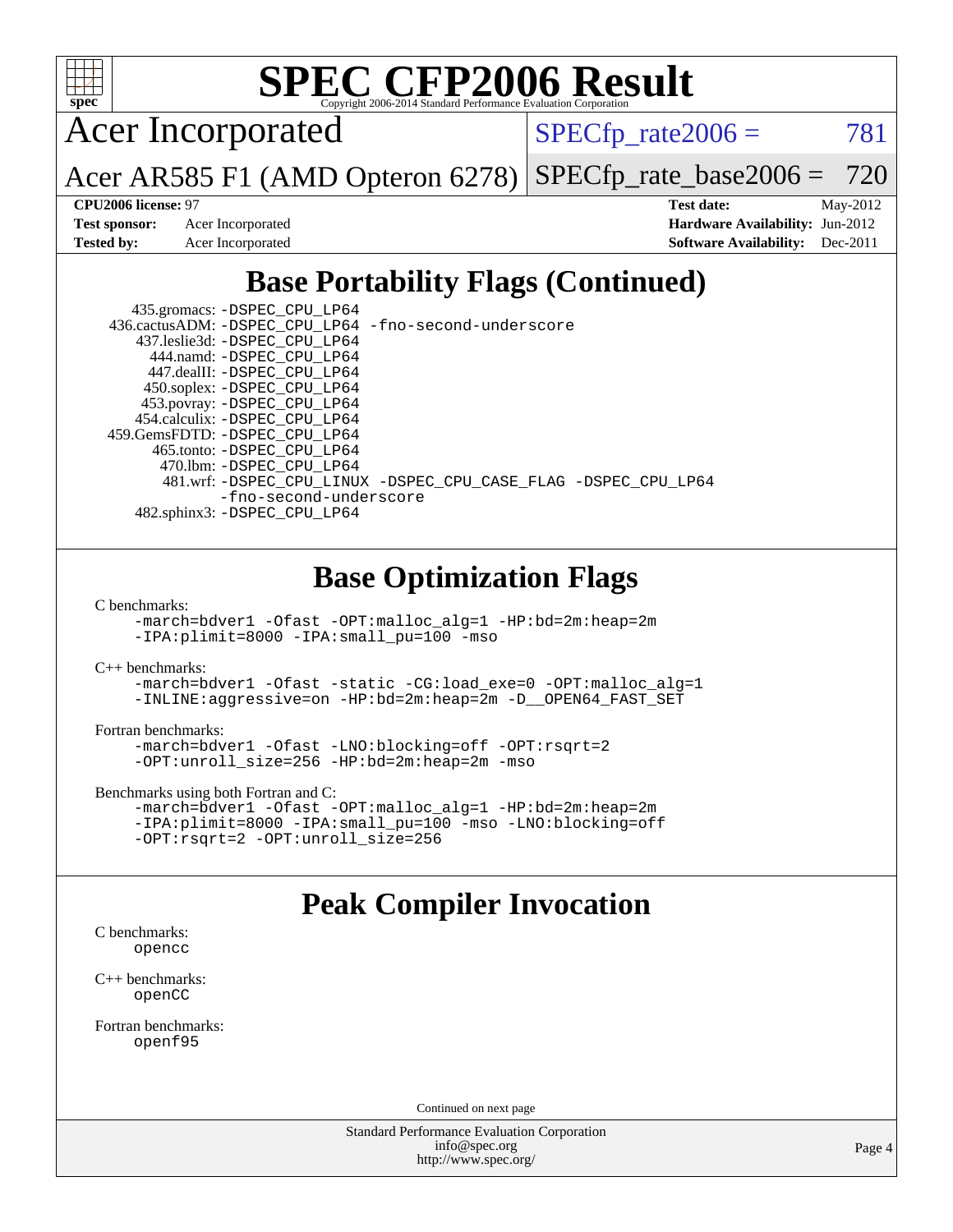| <b>SPEC CFP2006 Result</b><br>spec <sup>®</sup><br>Convright 2006-2014 Standard Performance Evaluation Cornoration                                                                                                                                                                                                                                                                                                                                                                                                                                                       |                                                                              |  |  |  |  |  |
|--------------------------------------------------------------------------------------------------------------------------------------------------------------------------------------------------------------------------------------------------------------------------------------------------------------------------------------------------------------------------------------------------------------------------------------------------------------------------------------------------------------------------------------------------------------------------|------------------------------------------------------------------------------|--|--|--|--|--|
| <b>Acer Incorporated</b>                                                                                                                                                                                                                                                                                                                                                                                                                                                                                                                                                 | 781<br>$SPECfp\_rate2006 =$                                                  |  |  |  |  |  |
| Acer AR585 F1 (AMD Opteron 6278)                                                                                                                                                                                                                                                                                                                                                                                                                                                                                                                                         | 720<br>$SPECfp\_rate\_base2006 =$                                            |  |  |  |  |  |
| CPU2006 license: 97                                                                                                                                                                                                                                                                                                                                                                                                                                                                                                                                                      | <b>Test date:</b><br>May-2012                                                |  |  |  |  |  |
| <b>Test sponsor:</b><br>Acer Incorporated<br><b>Tested by:</b><br>Acer Incorporated                                                                                                                                                                                                                                                                                                                                                                                                                                                                                      | Hardware Availability: Jun-2012<br><b>Software Availability:</b><br>Dec-2011 |  |  |  |  |  |
| <b>Peak Compiler Invocation (Continued)</b><br>Benchmarks using both Fortran and C:<br>opencc openf95                                                                                                                                                                                                                                                                                                                                                                                                                                                                    |                                                                              |  |  |  |  |  |
| <b>Peak Portability Flags</b>                                                                                                                                                                                                                                                                                                                                                                                                                                                                                                                                            |                                                                              |  |  |  |  |  |
| 410.bwaves: -DSPEC CPU LP64<br>416.gamess: -DSPEC_CPU_LP64<br>433.milc: -DSPEC_CPU_LP64<br>434.zeusmp: -DSPEC_CPU_LP64<br>435.gromacs: - DSPEC_CPU_LP64<br>436.cactusADM: -DSPEC_CPU_LP64 -fno-second-underscore<br>437.leslie3d: -DSPEC_CPU_LP64<br>444.namd: - DSPEC_CPU_LP64<br>453.povray: -DSPEC_CPU_LP64<br>454.calculix: -DSPEC_CPU_LP64<br>459.GemsFDTD: - DSPEC_CPU_LP64<br>465.tonto: -DSPEC_CPU_LP64<br>470.1bm: - DSPEC_CPU_LP64<br>481.wrf: -DSPEC_CPU_LINUX -DSPEC_CPU_CASE_FLAG -DSPEC_CPU_LP64<br>-fno-second-underscore<br>482.sphinx3: -DSPEC_CPU_LP64 |                                                                              |  |  |  |  |  |
| <b>Peak Optimization Flags</b><br>C benchmarks:                                                                                                                                                                                                                                                                                                                                                                                                                                                                                                                          |                                                                              |  |  |  |  |  |
| 433.milc: -march=bdver1 -Ofast -CG:movnti=1 -CG:locs_best=on                                                                                                                                                                                                                                                                                                                                                                                                                                                                                                             |                                                                              |  |  |  |  |  |
| -HP:bdt=2m:heap=2m -IPA:plimit=7000 -IPA:callee_limit=1200<br>-OPT:struct_array_copy=2 -OPT:alias=field_sensitive -mso                                                                                                                                                                                                                                                                                                                                                                                                                                                   |                                                                              |  |  |  |  |  |
| 470.1bm: -march=bdver1 -Ofast -CG: cmp_peep=on<br>-OPT: unroll times max=8 -OPT: unroll size=256<br>-OPT:unroll_level=2 -OPT:keep_ext=on -HP:bdt=2m:heap=2m<br>-IPA:plimit=8000 -IPA:small_pu=100 -mso                                                                                                                                                                                                                                                                                                                                                                   |                                                                              |  |  |  |  |  |
| 482.sphinx3: -march=bdver1 -fb create fbdata(pass 1)<br>-fb_opt fbdata(pass 2) -Ofast -IPA: plimit=1000<br>-OPT:malloc_alg=2 -CG:cmp_peep=on -CG:local_sched_alg=2<br>-CG:p2align=0 -INLINE:aggressive=on -LNO:prefetch=2<br>-LNO:prefetch_ahead=4 -mso                                                                                                                                                                                                                                                                                                                  |                                                                              |  |  |  |  |  |
| $C_{++}$ benchmarks:                                                                                                                                                                                                                                                                                                                                                                                                                                                                                                                                                     |                                                                              |  |  |  |  |  |
| 444.namd: -march=bdver1 -fb_create fbdata(pass 1)<br>-fb_opt fbdata(pass 2) -Ofast -IPA: plimit=3000<br>-LNO:ignore_feedback=off -CG:local_sched_alg=2<br>-CG:load_exe=0 -OPT:unroll_size=256 -fno-exceptions<br>Continued on next page                                                                                                                                                                                                                                                                                                                                  |                                                                              |  |  |  |  |  |
| Standard Performance Evaluation Corporation<br>info@spec.org<br>http://www.spec.org/                                                                                                                                                                                                                                                                                                                                                                                                                                                                                     | Page 5                                                                       |  |  |  |  |  |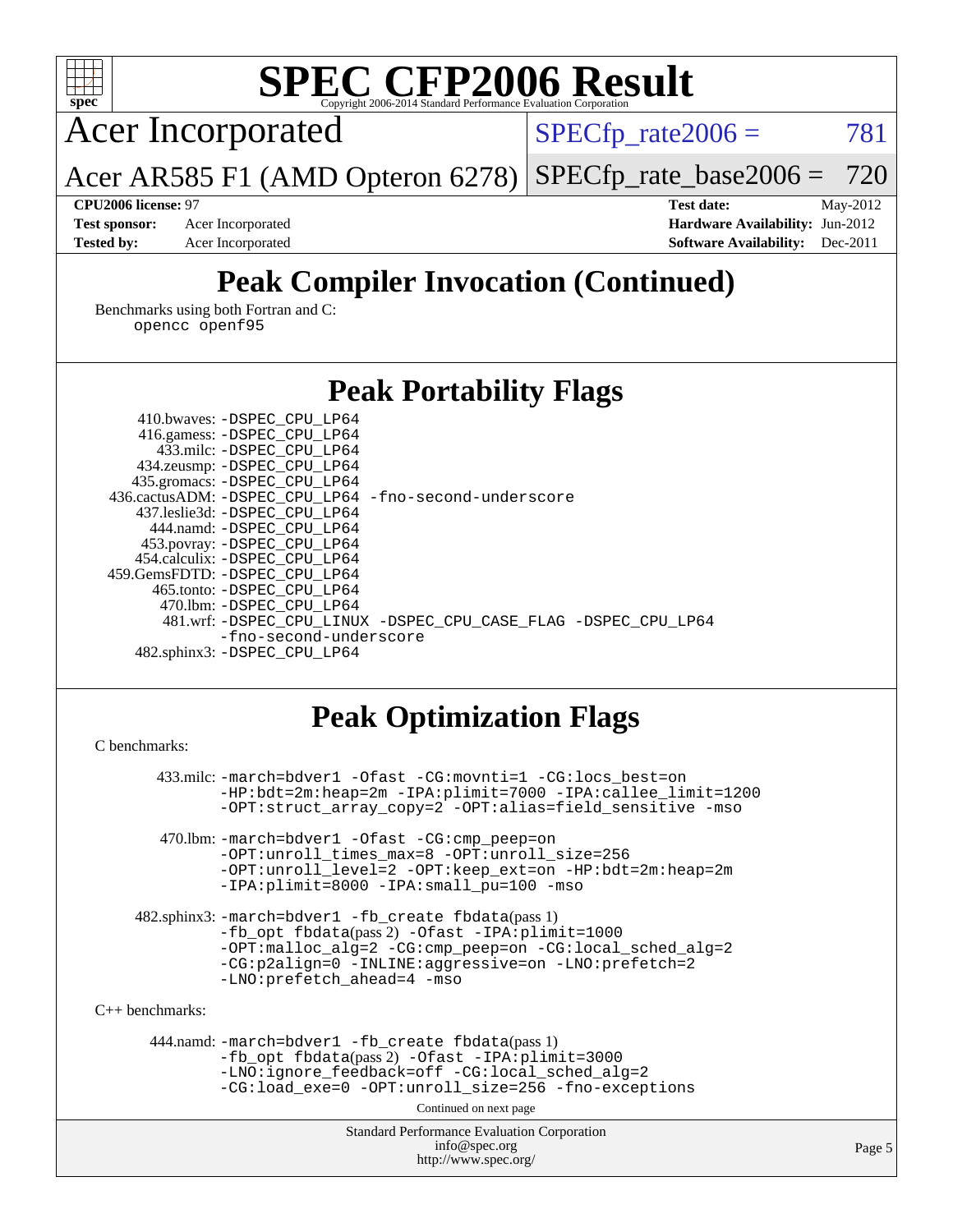

[info@spec.org](mailto:info@spec.org) <http://www.spec.org/>